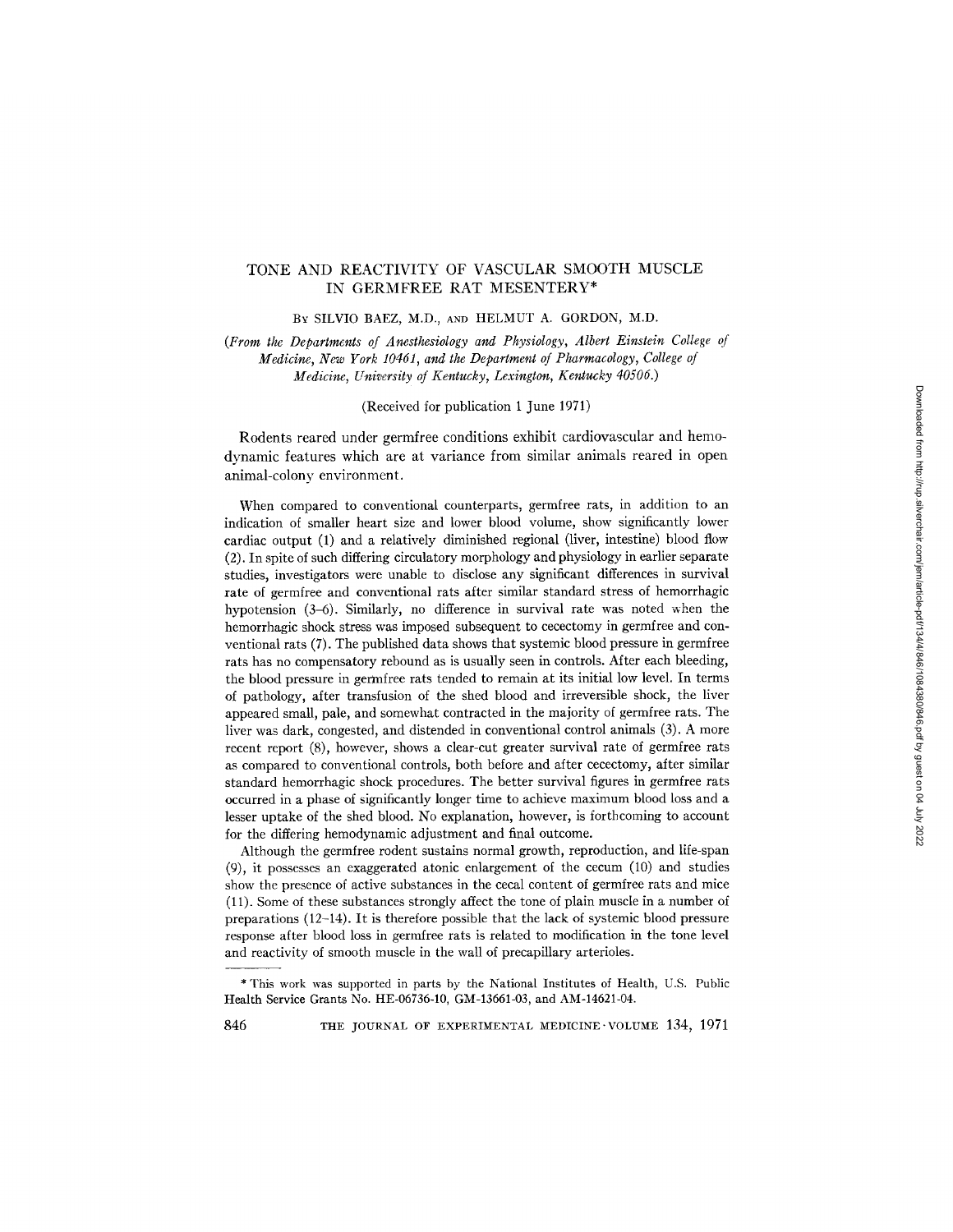The purpose of this investigation was to examine and compare the responses of muscular precapillary vessels to selected vasoactive drugs in germfree and conventional rats. Part of the results have been presented in a preliminary communication (14).

## *Materials and Methods*

All of the rats used in these experiments were of the same strain (Fischer 344, Charles River, C.D.F. [Charles River Breeding Laboratories, Wilmington, Mass.]) of both sexes weighing 140-160 g each. They were kept on steam-sterilized L-462 diet (Lobund Institute, Notre Dame, Ind.) (15) fed *ad libitum.* The germfree rats were maintained in flexible plastic isolators (16), and the conventional controls in the open environment of the same air-conditioned room. The day before the experiment the animals were fasted overnight with free access to water. The germfree rats remained in the isolators until the injection of minimal anesthetic (pentobarbital sodium 25 mg/kg) required for surgery, at which time they were exposed to the laboratory environment. A tracheostomy was performed to insure a clear airway, and a carotid artery was cannulated for continuous monitoring of the systemic blood pressure. The cecum was carefully exposed and placed upon a specially built platform attached to the stage of a microscope. Except for a multiple (four) outlet irrigation source required to keep moisture and temperature of the oversized cecum, and the use of an adequate lucite block to receive the corresponding mesoappendix, all other procedures for the in vivo study of the microcirculation in this tissue were adhered to as previously described (17). From the moment of exposure, cecum, ileum, and attached mesentery tissues were moistened by a continuous drip of mammalian Ringer's solution (37.5  $\pm$  0.5°C) of the following composition in mM/liter): NaCl. 154.3; KCl, 5.63; CaCl<sub>2</sub>, 2.16; gelatin (10 mg/liter), adjusted to pH 7.4 with NaHCO<sub>3</sub>. In all experiments, a 15 min period was allowed for the stabilization of the preparation before starting measurements and drug stimulation.

Blood pressure was monitored with a PG-10 Statham transducer (Statham Instruments, Inc., Los Angeles, Calif.) and a Grass No. 7 polygraph (Grass Instrument Company, Quincy, Mass.). Observation and microphotography of the microcirculatory bed was made at  $\times$  120 optical magnification using a Bausch & Lomb triocular microscope (Bausch & Lomb Inc., Rochester, N.Y.). Measurements of vessel dimensions and its changes were made at  $\times$  3500 magnification on the television screen using the image-shearing method already described (18).

Before application of the stimulating agents, several accurate simultaneous measurements of vessel inner and outer radii, and wall thickness were made at three levels of precapillary arterioles: large, primary arteriole  $(A)$ , i.e. vessel arising from the terminal artery; secondary arteriole  $(A')$  resulting from bifurcation of the former; and metarteriole  $(M)$  which arises from either of the two former vessels. A target arteriole is then randomly selected for evaluating the response to the stimulating drug by measuring changes in lumen diameter alone.

The smooth muscle-stimulating drugs employed were the catecholamines epinephrine (adrenaline chloride; Parke, Davis & Co., Detroit, Mich.) and 1-norepinephrine (levarterenol bitartrate, Levophed; Winthrop Laboratories, New York), diluted stock solution (100  $\mu$ g/ml) with distilled water, and the polypeptides angiotensin amide (Hypertensin; CIBA Pharmaceutical Company, Summit, N.J.) and vasopressin (Pitressin; Parke, Davis & Co.) also diluted with distilled water in stock solution of 10  $\mu$ g/ml and 1.0 IU/ml, respectively. Further dilutions of the stimulants were made as needed with warm Ringer's solution just before topical application in a 0.05 ml volume. Inasmuch as such a small volume of the drop solution was

*<sup>1</sup> Abbreviations used in this paper: A,* primary arteriole; A', secondary arteriole; angiot, angiotensin;  $1:\infty$ , lumen:wall ratio; M, metarteriole; norepi, norepinephrine; pitress, Pitressin; ri, inner radius; ro, outer radius; w, wall thickness.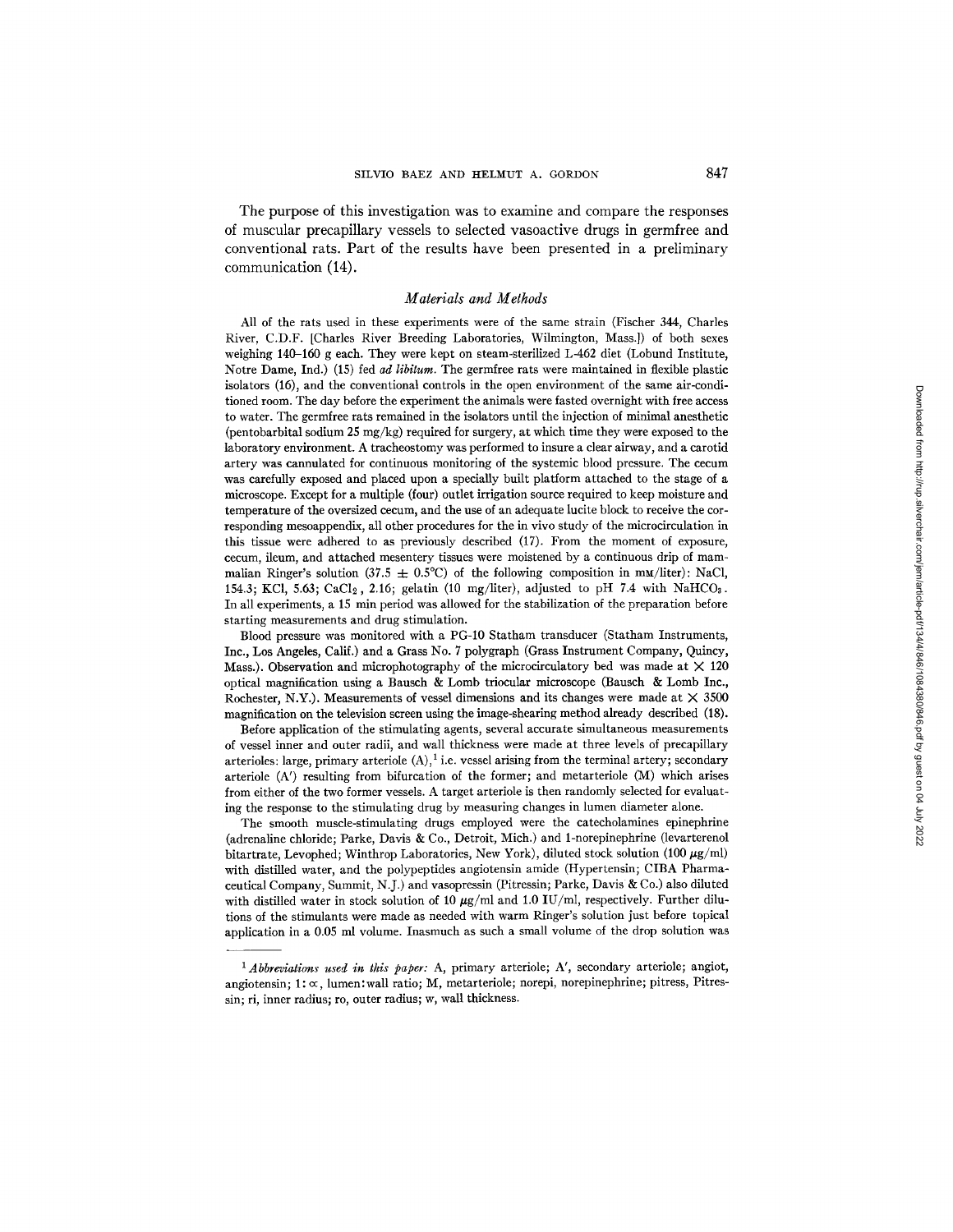delivered along the perfusion fluid resulting in further dilution of an unknown extent, notation was made of the amount of the agents per milliliter.

The procedures were standardized as much as possible in all of the experiments and the observations and measurements were completed within 50-60 min from the moment of first exposure of the germfree animals to the laboratory environment. The following symbols were used to designate the measured vessel dimensions: to, outer radius; ri, inner radius; w, wall thickness; and  $l: \infty =$  lumen: wall ratio.

## RESULTS

In spite of disparate (three to four times) enlargement of the cecum, the mesoappendix lamella in germfree rats appears in general only slightly (one-



FIG. 1. Refractoriness of mesentery arteriole to epinephrine in the germ-free rat. *Top:*  carotid artery blood pressure (BP). *Bottom:* 2 Ro, total vessel diameter; 2 Ri, lumen diameter; 2 W, wall thickness, respectively of an arteriole in conventional rat (cony), and of a metarteriole in germfree (GF) rat's mesentery. In the record under epinephrine (Epi) each deflection is a measure of the vessels lumen diameter at the time.  $\%$  Vasoc, per cent vasoconstriction to epinephrine, sec, duration of the effect in seconds. Note the marked hyporesponsiveness of metarteriole in germfree to epinephrine (for further detail, see text).

half to one times) larger than corresponding tissue of conventional rats. Because the mesoappendix tissue in the former animals exhibited only scant development of fat cells, the observation and measurement of the microcirculatory pattern was considerably facilitated. Microscopic observation at  $\times$  120 magnification showed that except for a greater tortuosity of postcapillary collecting venules and veins, no other outstanding morphological features distinguished the germfree mesoappendix vasculature from that of conventional rats. An equal number of arterioles was found to arise from the terminal artery both in conventional and germfree mesoappendix. Due to the larger mesoappendix membrane in germfree animals, the tissue appeared relatively less vascularized as compared to the corresponding controls. A rapid unidirectional flow, present in arterioles and venules, compares well in the two sets of animal conditions.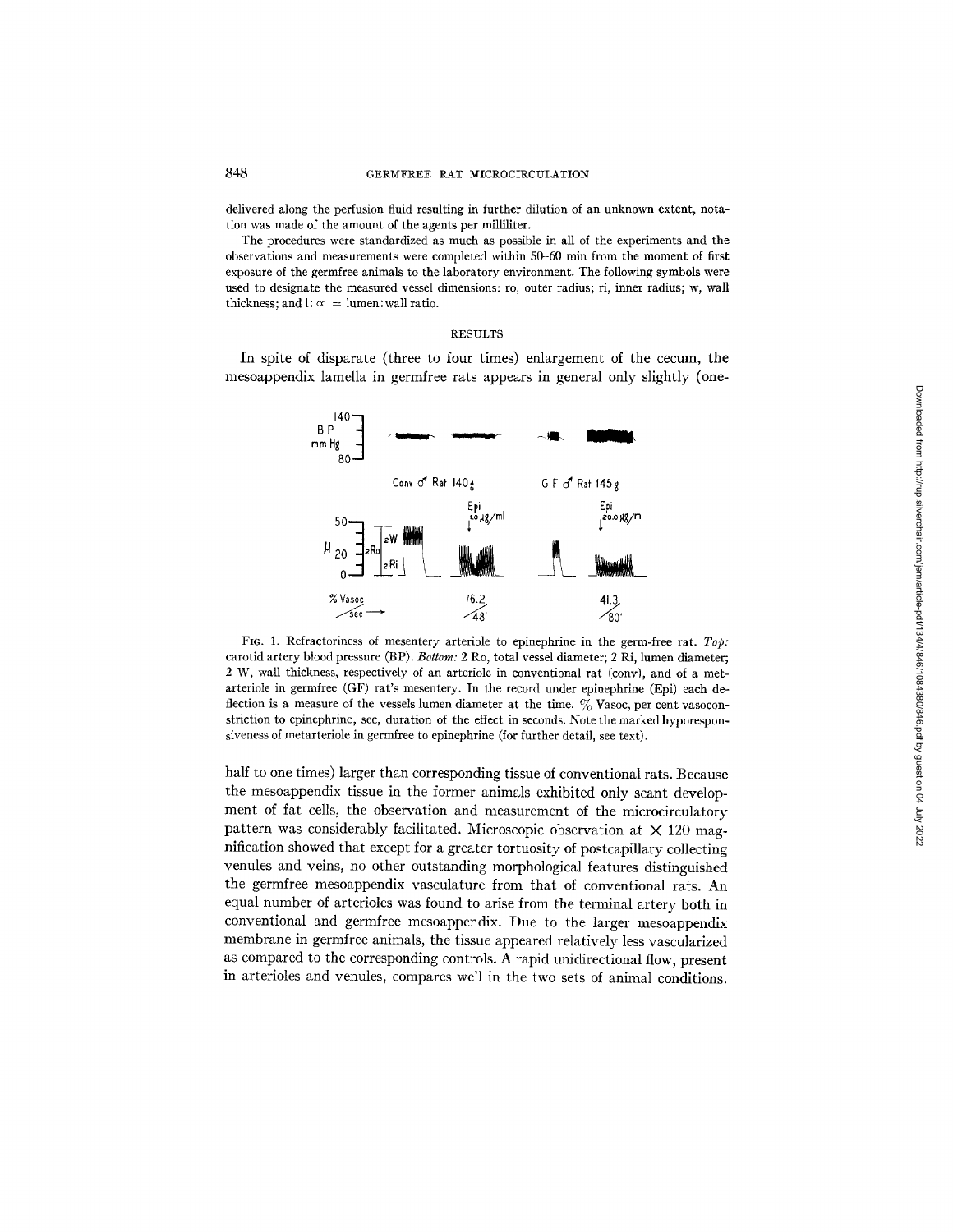One distinguishable characteristic in germfree mesoappendix vasculature, however, was the paucity in active vasomotion (Table III).

*Ityporesponsiveness of Germfree Arterioles to Catecholammes.--The* protocol (Fig. 1) shows typical examples of experiments designed to evaluate and compare this responsiveness of germfree and conventional rats' mesentery microvessels to selected vasoactive drugs. After several simultaneous measurements of radii and wall thickness, application of epinephrine  $(1.0 \mu g/ml)$  in the conventional rat (left, Fig. 1) resulted in a marked (peak 76.2 %) narrowing of arteriolar lumen. In striking contrast to this, the germfree animal's (right, Fig. l) vessel lumen decreased moderately (peak 41.3 %) only when a much greater (20.0



Fla. 2. Refractoriness of arteriole to norepinephrine (norepi) and Pitressin (pitress) in germfree (GF) rats. *Top:* carotid artery blood pressure (BP). In the *middle* record each deflection is the measure of the vessel lumen at the time. Arrows indicate the application of various smooth muscle agonists at l0 min intervals. The numbers in the *bottom* of the record are the magnitude of vessel lumen narrowing in per cent. Note hyporesponsiveness of the test mesentery arteriole to norepinephrine and vasopressin (Pitressin), but not to angiotensin (angiot) (for further description, see text).

 $\mu$ g/ml) dose of the drug was applied. It is of interest to note the longer time course (80 see) of vessel response in the germfree rat than in the conventional rat (42 sec). Also the different size of vessels employed, a primary arteriole (30  $\mu$  lumen) in the conventional rat and in the germfree a secondary arteriole (20  $\mu$  lumen), is of importance. Customarily, in rodents reared in open laboratory environment, the sensitivity of precapillary microvessels to drug stimuli is inversely proportional to their lumen: wall ratio. The lesser the lumen: wall ratio of precapillary vessels, the greater its sensitivity of vasomotor stimuli (19).

The protocol (Fig. 2) shows another example of experiments in which, in addition to norepinephrine, the effect of angiotensin and Pitressin was examined in arterioles of the same germfree rat's mesentery preparation. In the contractile record, as expected, a moderate (peak 44.6 %) narrowing of vessel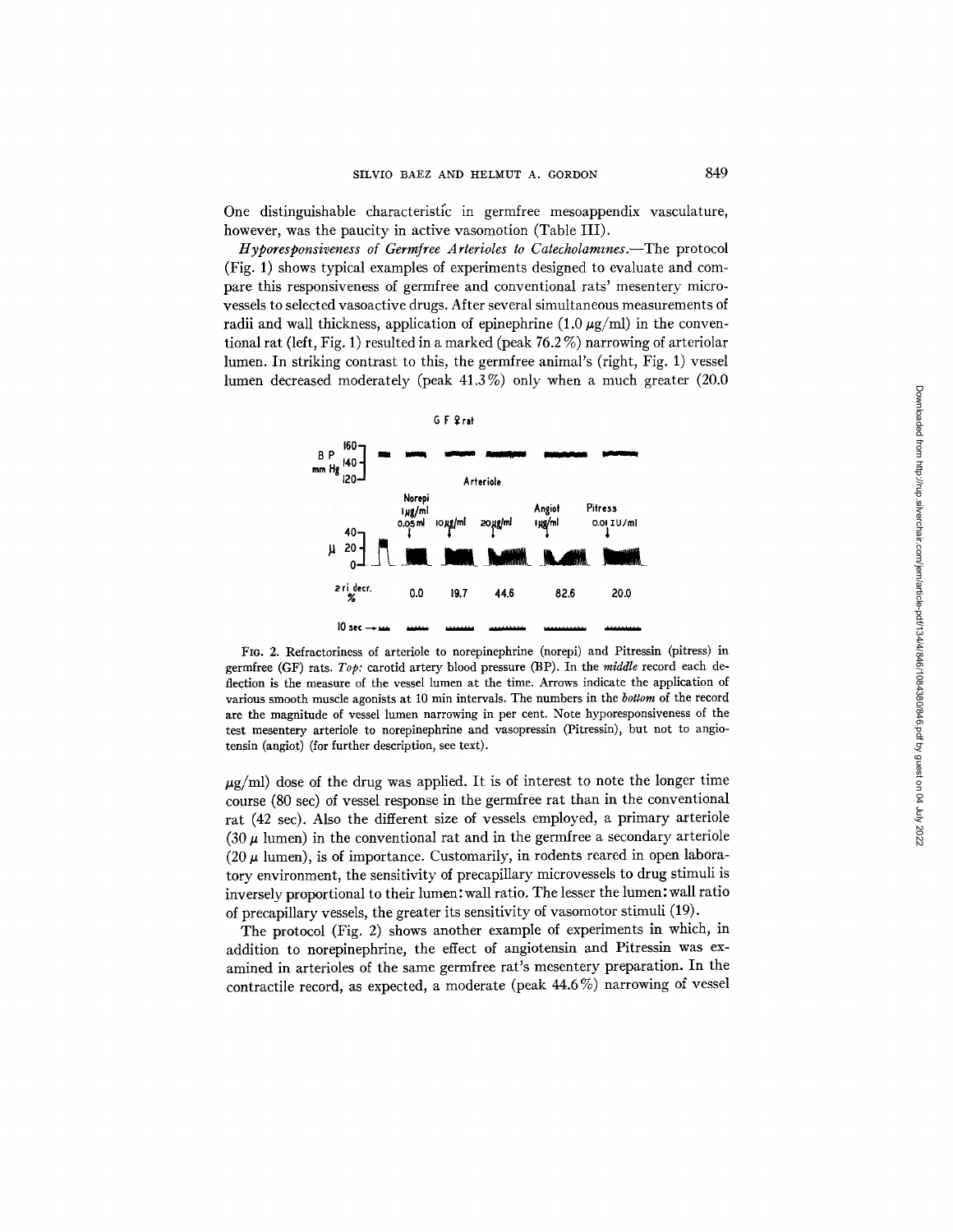lumen (2 ri) occurred only when 20  $\mu$ g/ml solution of norepinephrine was applied. The application of angiotensin  $(1.0 \mu g/ml)$  and Pitressin  $(0.01 \text{ IU/ml})$ at 10 min intervals resulted in a marked (84.6 %) lumen decrease with the former and only slight (20.0%) decrease for the latter.

The mean and standard deviation (SD) of measurements of these and other similar experiments in 34 germfree and 25 conventional rats is shown in Table I. Because the microvascular hyporesponsiveness to epinephrine and norepinephrine was found essentially similar, in the table, under norepinephrine, five germfree and four conventional animals tested with epinephrine are included.

TABLE I

*Comparative Response of Germfree and Conventional Rat's Arterioles to Norepinephrine, Angiotensin, and Pitressin\** 

| Animal<br>type   | No.<br>Exp. | B. wt.        | BP <sub>1</sub> | Vessel size    | Drug doses                            | V. constr.§     | Durat.§           |
|------------------|-------------|---------------|-----------------|----------------|---------------------------------------|-----------------|-------------------|
|                  |             | g             | mm Hg           | μ              | $(Norepine-$<br>phrine)<br>$\mu$ g/ml | $\%$            | sec               |
| Convil           | 11          | $126 \pm 9.5$ | $118 \pm 7.3$   | $19.2 \pm 1.1$ | $1.2 \pm 0.4$                         | $53.7 \pm 11.2$ | $75 \pm 32.3$     |
| GF <sub>  </sub> | 17          | $121 \pm 8.3$ | $144 \pm 12.7$  | $21.5 + 2.0$   | $26.2 + 15.0$                         | $39.7 + 19.3$   | 107<br>$\pm 28.3$ |
|                  |             |               |                 |                | (Pitressin)<br>IU/ml                  |                 |                   |
| Conv             | 7           | $122 + 6.3$   | $124 \pm 6.2$   | $19.8 \pm 0.8$ | $0.001 \pm 0.02$                      | $37.0 \pm 19.4$ | $68 \pm 22.3$     |
| GF               | 9           | $120 \pm 6.5$ | $143 + 9.2$     | $21.0 \pm 1.7$ | $0.02 + 0.03$                         | $31.0 + 16.4$   | $72 \pm 32.6$     |
|                  |             |               |                 |                | $(An\text{giotensin})$<br>$\mu$ g/ml  |                 |                   |
| Conv             | 8           | $119 \pm 7.1$ | $122 \pm 9.5$   | $20.0 \pm 1.3$ | $1.1 \pm 0.8$                         | $47.2 \pm 13.1$ | $72 \pm 22.0$     |
| GF               | 9           | $123 \pm 6.7$ | $146 \pm 12.5$  | $23.9 \pm 3.5$ | $1.0 \pm 0.0$                         | $43.7 \pm 15.2$ | $81 \pm 39.7$     |

\* All three vasoactive agents were delivered topically, 0.05 ml volume.

~; B. wt., body weight; BP, blood pressure.

§ For each drug category, the mean and  $s$ p of dose employed, the induced vasoconstriction in per cent, and the duration of effect in seconds are given in the last three columns.

|| Conv, conventional; GF, germ free.

As compared to conventional rats, a profound hyporesponsiveness of the mesentery precapillary vessels to these catecholamines was a consistent finding in germfree rats of both sexes. In order to produce an average 45 % arteriolar lumen narrowing, a 25-fold greater amount of the catecholamines was required in germfree animals as compared to conventional controls (germfree, norepinephrine [norepi] = 26.2  $\mu$ g/ml  $\pm$  15.0; control, norepi = 1.2  $\mu$ g  $\pm$  0.4). Similar, but less dramatic, arteriolar hyporeactivity to Pitressin was present in germ free rats (germfree, Pitressin [pitress] =  $0.02$  IU/ml  $\pm$  0.03; control, pitress = 0.001 IU/ml  $\pm$  0.02). In contrast to these, no differences in vascular responses to angiotensin were seen between the two experimental groups (germfree, angiotensin [angiot] =  $1.0~\mu$ g/ml  $\pm 0.0$ ; control, angiot =  $1.1~\mu$ g/ml  $\pm 0.8$ ).

*Microvessel Geometric Variables.--In* 10 of the conventional and 8 germfree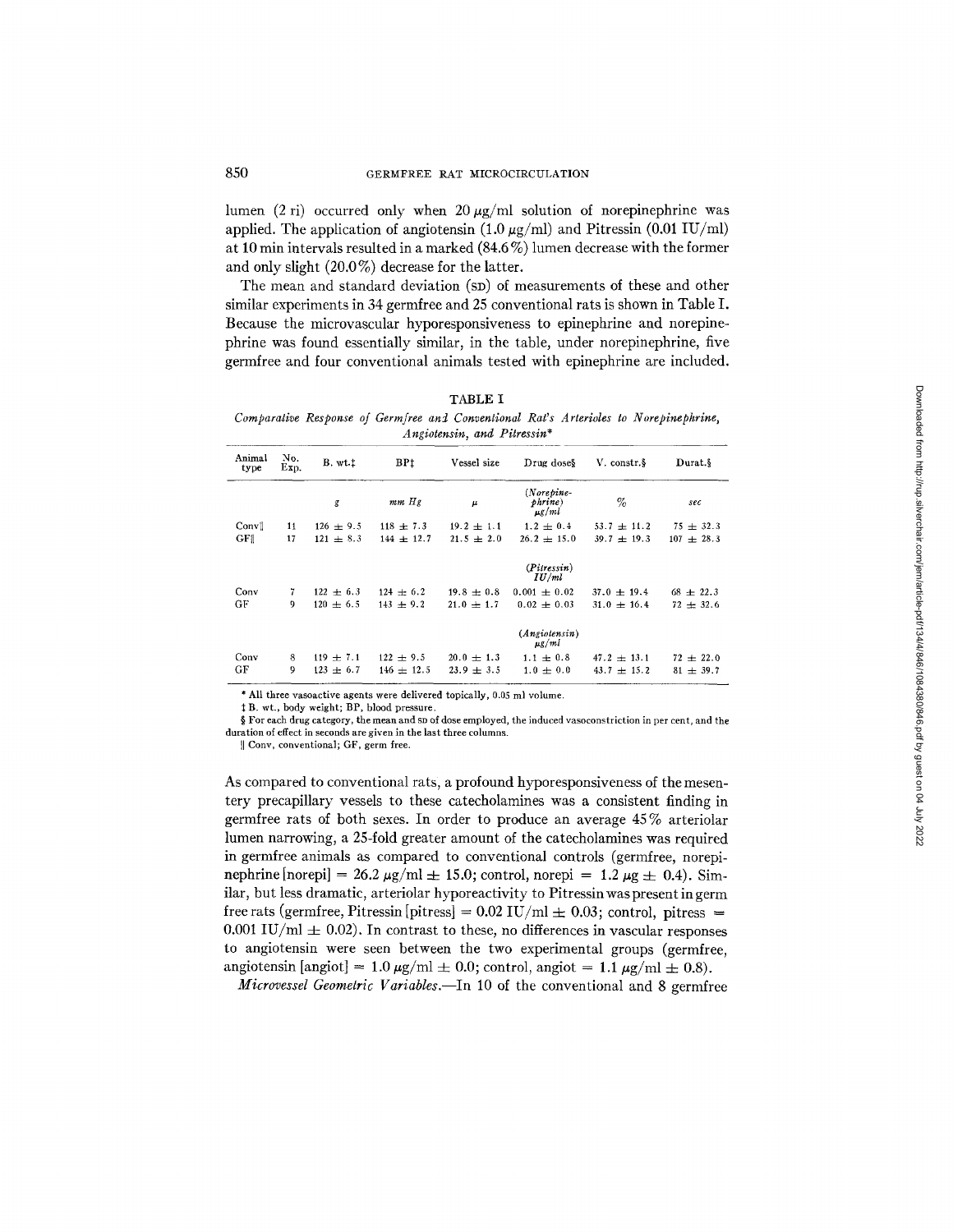rats, measurement of radii and wall thickness was made at comparable sites of precapillary vessels. In a typical example of such evaluations (Fig. 3), greater lumen size (2 ri) was measured at corresponding anatomical levels of precapil-



FIG. 3. Measurement of vessel dimensions of three similar precapillary vessels in mesentery of conventional (a)and germfree rats (b). A, primary arteriole, A', secondary arteriole, *M,*  metarteriole. Numbers in *bottom* of the record are the measured lumen diameter in microns. 2 ri, inside diameter, 2 ro, outside diameter; 2 W, wall thickness. Time marker  $= 10$  secs. Note that wall thickness compares well in the various vessels of conventional and germfree, but a greater lumen size for all three vessels in the latter (for further detail, see text).

## TABLE II

*Comparative Dimensions of Similar Arterioles (A and A ') and Metarteriole (M) in Conventional and Germfree Rat Mesentery* 

| Arteriole<br>type* | No.     | Vessel geometry in microns | $1/\alpha$ ratio      |               |               |
|--------------------|---------|----------------------------|-----------------------|---------------|---------------|
|                    | measur. | $2$ rots                   | 2ri                   | w             |               |
|                    |         |                            | <i>(Conventional)</i> |               |               |
| A                  | 40      | $43.2 + 5.6$               | $31.7 \pm 6.9$        | $5.8 + 0.9$   | $5.8 \pm 2.4$ |
| A'                 | 52      | $31.5 \pm 2.8$             | $21.3 \pm 3.1$        | $5.2 + 1.3$   | $4.2 \pm 1.4$ |
| м                  | 70      | $21.3 + 2.7$               | $11.0 + 2.1$          | $5.2 \pm 1.0$ | $2.2 \pm 0.6$ |
|                    |         |                            | (Germ free)           |               |               |
| A                  | 24      | $66.8 + 9.2$               | $52.9 + 8.4$          | $5.7 \pm 1.0$ | $9.3 + 1.9$   |
| A'                 | 39      | $36.1 \pm 5.1$             | $25.2 \pm 4.1$        | $5.9 \pm 0.9$ | $4.7 \pm 0.7$ |
| М                  | 23      | $21.6 + 4.6$               | $12.9 + 3.3$          | $4.2 + 0.8$   | $3.0 \pm 0.5$ |

\* A, primary arteriole, A', secondary arteriole, M, metarteriole.

 $\pm 2$  ro, outer diameter, 2 ri, inner diameter,  $1/\alpha =$  lumen to wall ratio.

§ The mean and SD respectively for total (2 ro) and inner (2 ri) diameters and wall thickness (w) are given in microns in the first three columns. The mean and SD of the ratio of lumen to wall for all vessels in each category is given in the last column.

lary arterioles  $(A, A_1)$  and the metarteriole  $(M)$  of the germfree rat than in conventional controls. The mean and standard deviation of the measured radii and wall thickness and the calculated  $l: \infty$  ratios of all three types of precapillary vessels of germfree and conventional animals are included (Table II). The greater 1:  $\propto$  ratio of primary arteriole (A) in germfree rats ( $1/\propto$  = 9.3  $\pm$  1.9)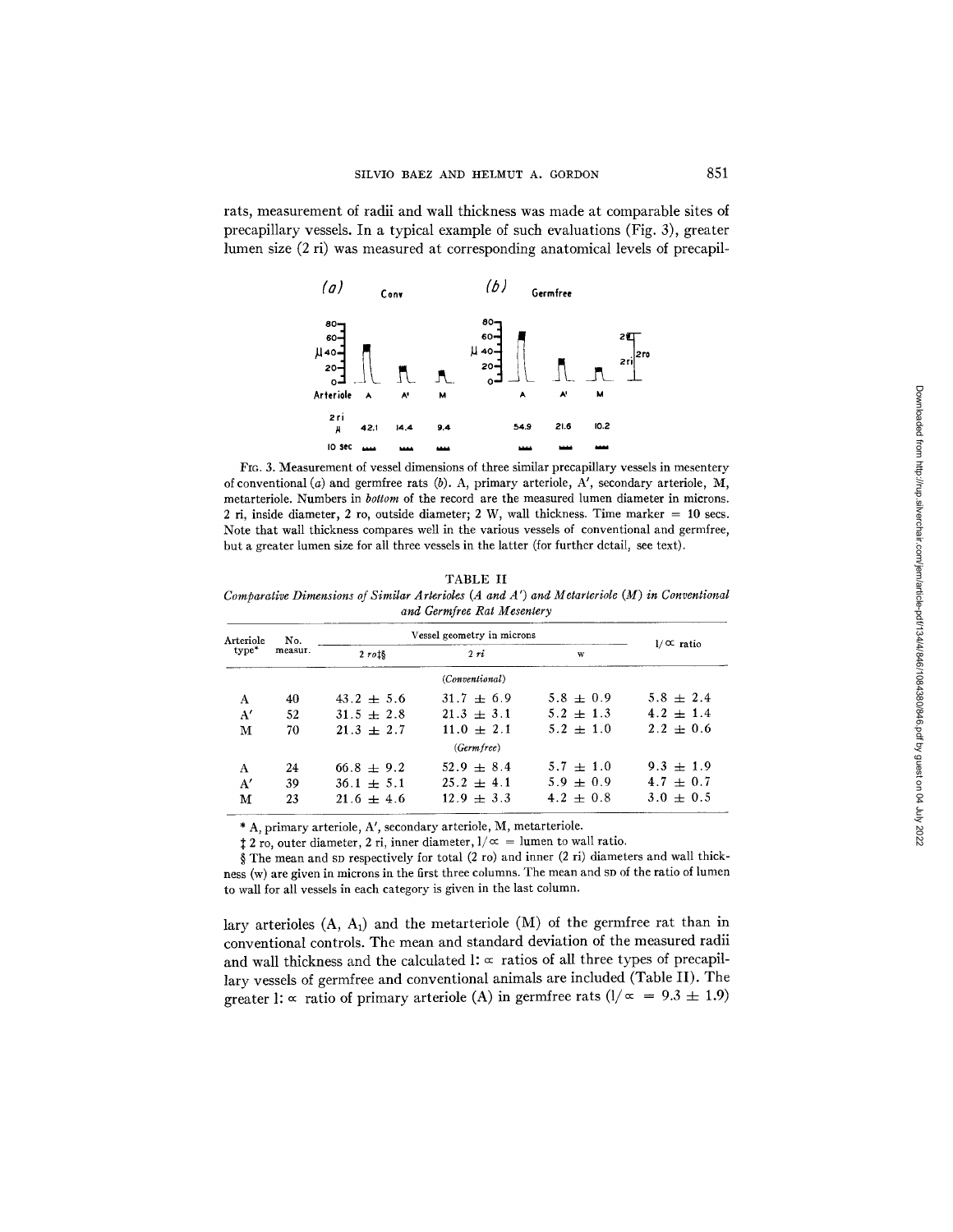than in conventional  $(1/\infty = 5.8 \pm 2.4)$  is related to the larger 2 ri in the former and not to differences in wall thickness (w).

### **DISCUSSION**

The primary purpose of this investigation was to examine and compare the tone level and reactivity of the microvasculature in germfree rats and rats reared in the open laboratory environment. The results show that the mesentery microvessels and microcirculation in the germfree differs in a number of features from that of its conventional counterpart.

The enlarged (one-half to one times), relatively fat-free, mesoappendix of the germfree rat was found to be supplied by the same number of primary arterioles

| <b>TARLE</b> |  |
|--------------|--|
|              |  |

*Number of Supplying Primary Arteriole (A) and Rate of Vasomotion in Conventional and Germfree Mesoappendix Vasculatures* 

| Animal type-No. | B. wt. | BP        | Artl. (A) No. Vasomotion |          | $ETC*$         | Cap. flowt |
|-----------------|--------|-----------|--------------------------|----------|----------------|------------|
|                 | g      | $mm$ $Hg$ |                          | rate/min | $epi \mu g/ml$ |            |
| Conventional    | 128.0  | 118.0     | 5.0                      | 1.0      | 1.2            | Rapid      |
| (11)            | $+8.5$ | $+7.3$    | $+0.08$                  | $+0.02$  | $+0.4$         |            |
| Germfree        | 125.0  | 132.2     | 5.0                      | 0.4      | 25.2           | Rapid      |
| (12)            | $+7.2$ | $+13.7$   | $+0.06$                  | $+0.003$ | $\pm 11.0$     |            |

\* ETC, epinephrine threshold concentration, i.e., amount of the stimulant required to produce an average  $45\%$  vasoconstriction.

Cap. flow, general appearance of overall blood flow in the entire capillary bed in the field of observation.

as in the conventional control. The primary arteriole, and to a lesser extent secondary arterioles and the metarteriole, tends to exhibit greater mean lumen: wall ratios in the germfree rat (Table II). The fact that such gain in  $\mathbf{l}$ :  $\propto$  ratio of the microvessels resulted from an increase in inner and total diameter of the vessel without concomitant overt modification in wall thickness is of some interest in more than one respect:  $(a)$  It strongly suggests that the increment in microvessel lumen in the germfree animal is not an acute event, i.e., a consequence of the brief (50-60 min) exposure of the host animal to the open laboratory environment. It appears to be rather a slow chronic process. This view is buttressed by the fact that active dilatation of microvessels, either spontaneous or drug induced (20), or passive, by shift of internal pressure (21), invariably results in corresponding measurable changes in wall thickness.  $(b)$  Lumen increase in the absence of thinning out of the wall of the resistant microvessels may be germane to the reported (3) consistently higher level of mean systemic arterial blood pressure seen in germfree animals (Table III and reference 3) and will be given further consideration later in this discussion.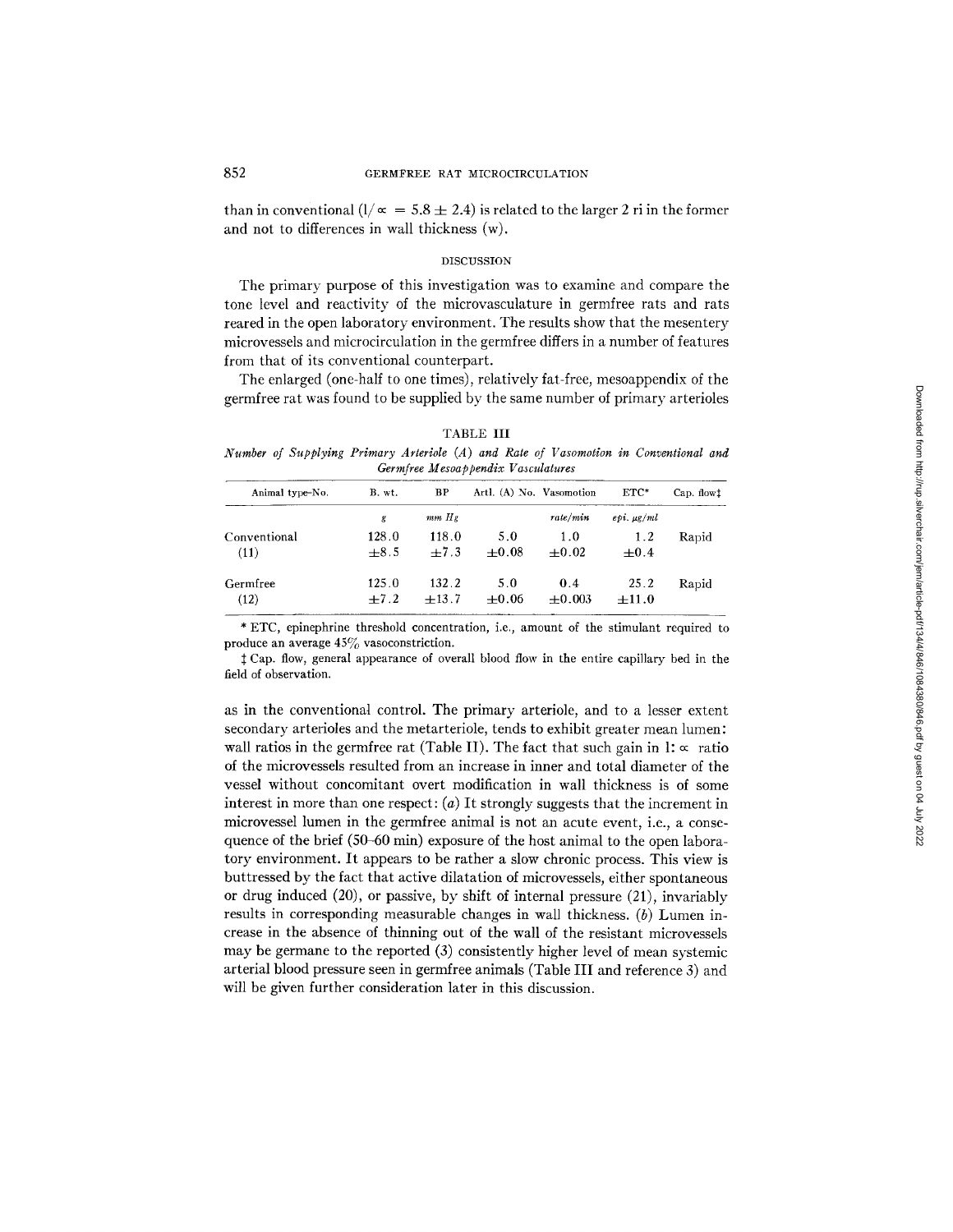As compared to the microvasculature of conventional animals, similar vessels in germfree rats show a marked decreased vasomotor activity at all levels of precapillary arterioles and the precapillary sphincters. Direct counting of spontaneous activity in arterioles A (Table III) shows that the rate of vasomotion in the germfree is reduced by more than 100% in comparison to the control group. In addition, the cycle of activity, constriction-dilatation, is definitely of longer duration in the germfree vasculature. Either one sees at the onset of observations an occasionally closing precapillary sphincter which remained closed for as long as 40-60 min (the duration of the experiment), or initially a nonperfusing capillary started perfusion and remained in the circulation throughout the period of observation. A direct consequence of the reduced precapillary vasomotor activity was subjectively reflected in the microcirculatory pattern of germfree rats' mesentery, in which a continuous unidirectional, quiescent, blood flow prevailed through perfusing capillaries, tortuous venules, and collecting veins. In contrast to this, the microcirculation of conventional rats, with an unmodified rate of vasomotion, shows a rapid blood flow, periodically alternating from one capillary to another.

The most striking difference, however, between the mesentery vasculature of germfree and conventional animals was the marked microvascular refractoriness in the former animal condition to at least three of the four vascular smooth muscle agonists employed, i.e., the catecholamines, epinephrine and norepinephrine, and the polypeptide, vasopressin. It is of interest, however, that the response of similar precapillary vessels to angiotensin was essentially similar in both groups of animals. Such refractoriness of the microvessel effector cell to selected smooth muscle agonists but not to others is of considerable relevance in regard to the observed (Table III), and previously reported by others (3), slight but consistently higher values of systemic blood pressure in the germfree rodent than of conventional control. It is entirely possible that the effector cell in the wall of pre- and postcapillary vessels of this and other tissues in germfree rodents might be even more receptive to other naturally occurring musculoactive molecules and biogenic mediators.

The modification in the tone level and reactivity of the local microvasculature in the mesentery membrane adjoining the enlarged cecum of the germfree animal is not surprising. Evidence is accruing which indicates that in the cecal lumina a number of active substances accumulates (10). One of these substances, i.e. "alpha pigment," in germfree cecal supernatant proved to have biochemical and biological characteristics similar to ferritin and apoferritin (11-13). The catecholamine-inhibitory action of ferritin and the carrier protein moiety apoferritin on microvascular smooth muscle is on record (22, 23). It will suffice to note that the increased protracted presence of such substances in the cecum and liver (24) of the germfree rat may per se account for the microvascular characteristics noted in the mesentery of the gnotobiotic rodent. It is of interest in this regard to note that the tone of germfree cecal muscle strips was found to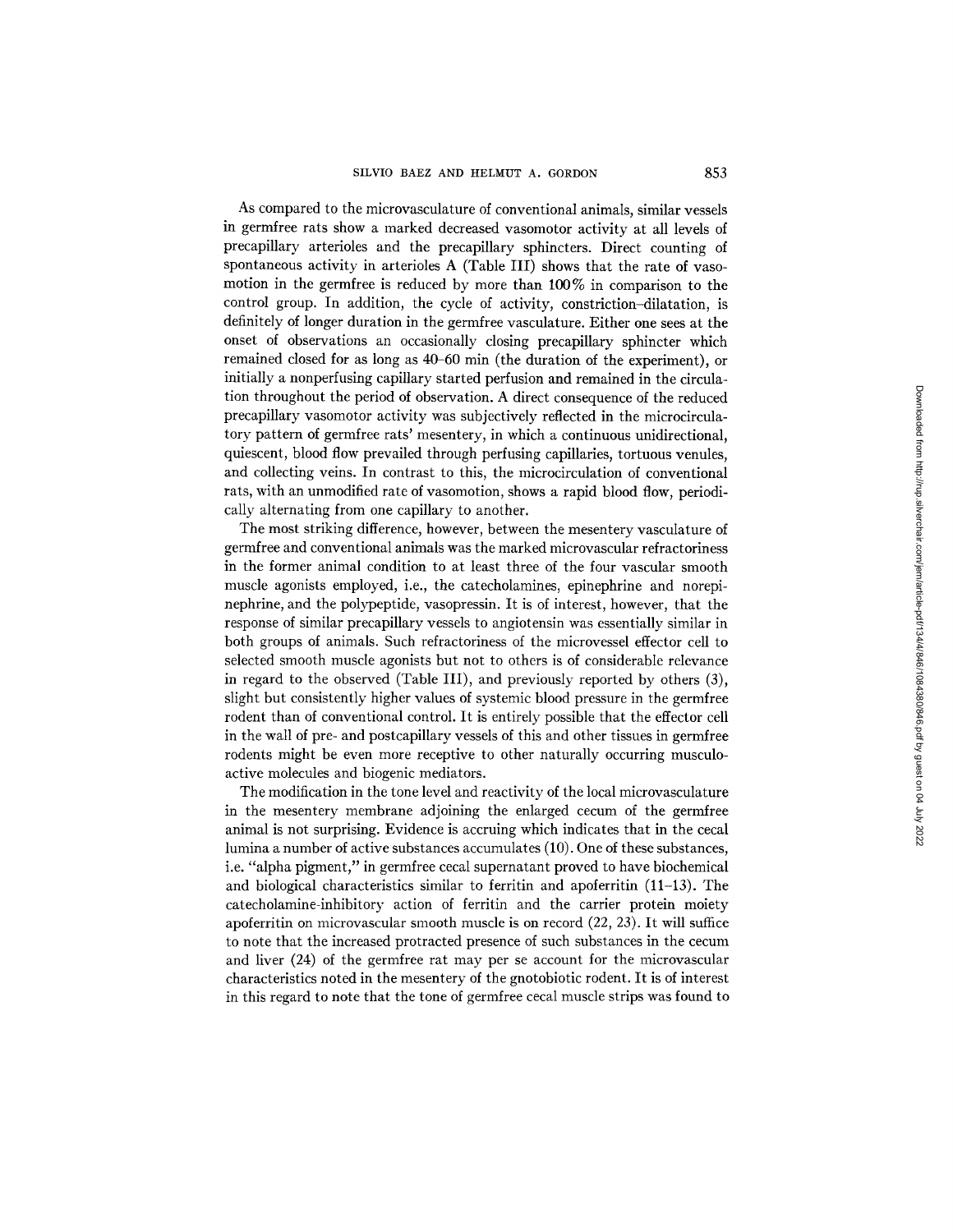be reduced two-thirds that of conventional controls (25), and also to be less responsive to a number of musculoactive naturally occurring chemicals, including epinephrine, acetylcholine, histamine, and 5-HT (serotonin creatinine sulphate; Sandoz Pharmaceutical, Hanover, N.J.) (26).

Although the microcirculatory data described were derived from observations and measurements in the mesoappendix, it would appear safe to assume that the vascular characteristics disclosed, in germfree life, may not be restricted to this tissue and likely to be extended to microvasculatures of neighboring tissues and organs, e.g., terminal ileum and particularly cecal mural microcirculation. Should such microvascular modifications be so extended, it indeed would serve as a reasonable basis to account for the lag in achieving maximal bleeding time, and the lesser bleeding and uptake values during standard hemorrhagic experiments in these animals (8). It would also explain the observed paucity in systemic blood pressure rebound upon blood loss in the gnotobiotic rat (3). It is of interest to note in this context the fact that the hypotonic appearance and the refractoriness to catecholamines in the microvascular bed observed, in germfree animals, show many of the attributes of similar vascular beds of control animals injected with alpha receptor-blocking drugs, e.g., phenoxybenzamine (Dibenzyline; Smith Kline & French Laboratories, Philadelphia, Pa.), and which upon blood loss show comparable hemodynamic adjustments as in germfree animals, and higher survival rates than untreated controls (27).

The present study offers no sufficient basis to explain the noted marked better survival rate in the hemorrhagic shock-exposed germfree cecectomized animal than both the noncecectomized germfree and conventional control (8). It is known that surgical removal of the large cecum in germfree rats results in reversal of some of the modified cardiovascular and metabolic parameters of germfree life toward values similar to conventional rats (28), and that the cecal wall vasculature is an area of blood pooling in shock (3). The fact that better outcome, from the standard hemorrhagic stress in germfree cecectomized animals, was accompanied by a prolonged delay in maximal bleeding time, lesser bleeding volume, and minimal uptake of the shed blood from the reservoir, would strongly suggest that the modified microcirculatory parameters described may still persist subsequent to cecectomy. A germfree individual, endowed with a hypotonic, catecholamine-resistant microcirculation and relieved from the burden of the enlarged cecum, may be better off than conventional animals to withstand the circulatory stress imposed. Considerably more work is needed, however, in particular regarding the time of appearance and extent of the microcirculatory changes noted in the gernffree individual. Also, the information regarding the changes, if any, of the microcirculation after cecectomy in the germfree rodent are needed to explain not only problems of shock, but those related to many of the modifications described in germfree life.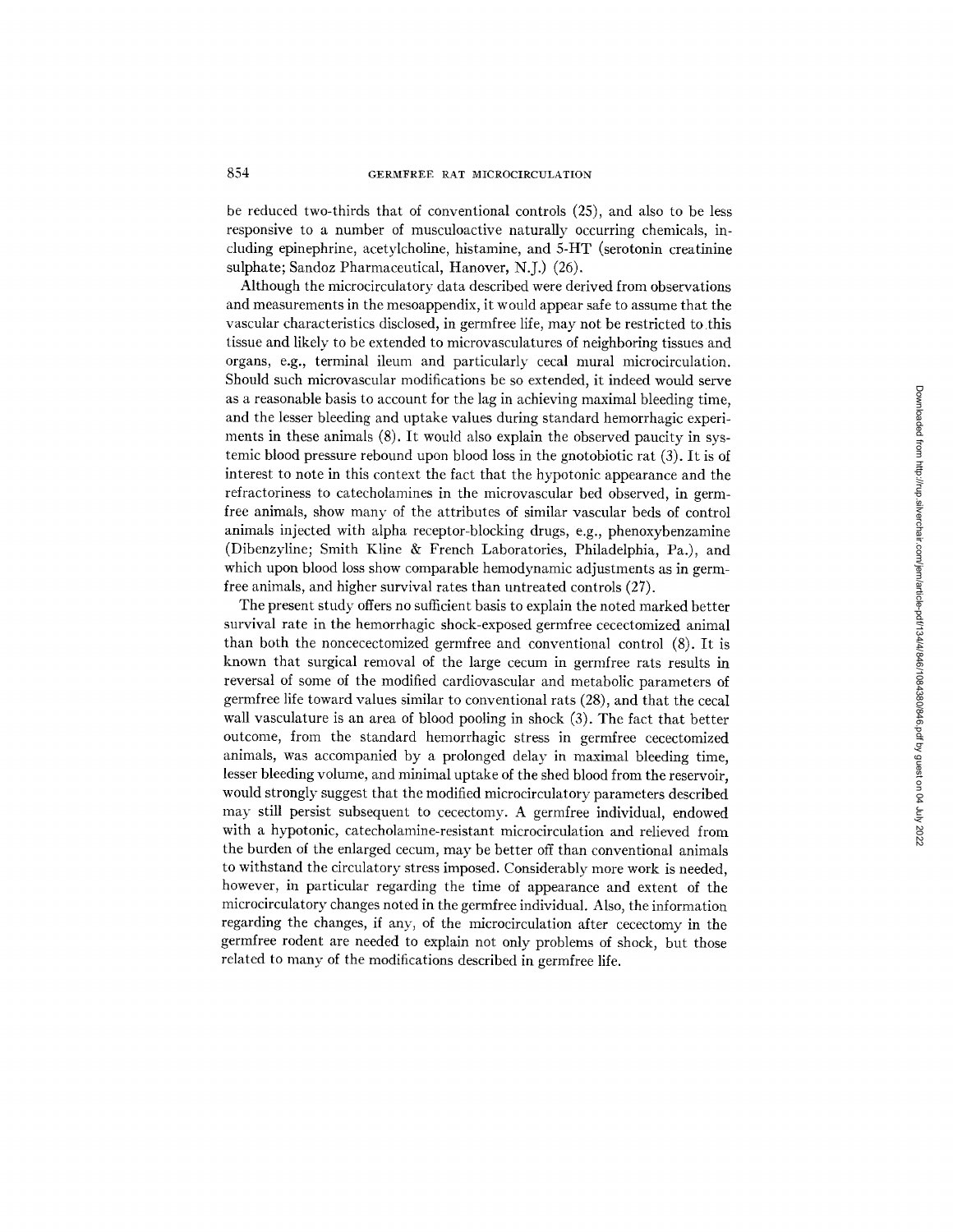#### **SUMMARY**

Microcirculatory observations and measurements were made by in vivo microscopy in 35 germfree and 26 conventional rats. The rate of vasomotor activity, "vasomotion," of precapillary arterioles was found markedly decreased in the germfree animals.

All precapillary vessels in the germfree rats were markedly hyporeactive to the catecholamines, epinephrine and norepinephrine, as compared to similar vessels of conventional rats. The vessels in the germfree animals were also less responsive to vasopressin but not angiotensin.

A greater lumen:wall ratio of primary arterioles, but not of secondary arterioles and metarterioles, found in germfree animals is related to change in vessel lumen alone without concomitant change in wall thickness.

The germfree rat is characterized by possessing a hypotonic, catecholaminerefractory mesoappendix microvasculature.

The authors wish to thank Mrs. Zona Laidlaw, Miss Mary Miller, Mr. Larry A. Barton, and Mr. Carl Hatton for their excellent technical assistance.

### BIBLIOGRAPHY

- 1. Gordon, H. A., B. S. Wostmann, and E. Bruckner-Kardoss. 1963. Effects of microbial flora on cardiac output and other elements of blood circulation. *Proc. Soc. Exp. Biol. Med.* 114:301.
- 2. Wostmann, B. S., P. L. Knight, L. L. Keeley, and D. Kan. 1963. Metabolism and function of thiamine and naphthoquinones in germfree and conventional rats. *Fed. Proc.* 29.:120.
- 3. Zweifach, B. W., H. A. Gordon, M. Wagner, and J. A. Reyniers. 1958. Irreversible hemorrhagic shock in germfree rats. *J. Exp. Med.* 107:437.
- 4. Zweifach, B. W. 1969. Hemorrhagic shock in germfree rats. Ann. N.Y. Acad. Sci. 78:315.
- 5. McNulty, W. P., Jr., and R. Linares. 1960. Hemorrhagic shock of germfree rats. *Amer. Y. Physiol.* **198:141.**
- 6. Heneghan, J. B. 1968. Hemorrhagic shock in unanesthetized gnotobiotic rats.  $In$ Advances in Germfree Research and Gnotobiology, International Symposium on Life-free Research. M. Miyakawa and T. D. Luckey, editors. Chemical Rubber Co. Press, Cleveland, Ohio. 166.
- 7. Gordon, H. A., E. Bruckner-Kardoss, T. Staley, E. Wagner, and B. S. Wostmann. 1966. Characteristics of the germfree rat. *Acta Anat.* 64:367.
- 8. Heneghan, J. B., M. Peuler, A. Costrini, and I. Cohn, Jr. 1970. Hemorrhagic shock in cecectomized germfree rats. *Surg. Forum.* 21:232.
- 9. Pleasants, J. R. 1967. Characteristics of the germ-free animal. In The Germfree Animal in Research. M. E. Coates, editor. Academic Press Inc., New York. 113.
- 10. Gordon, H. A. 1965. Demonstration of a bioactive substance in the caecal contents of the germfree animals. *Nature (London)*. **205:**571.